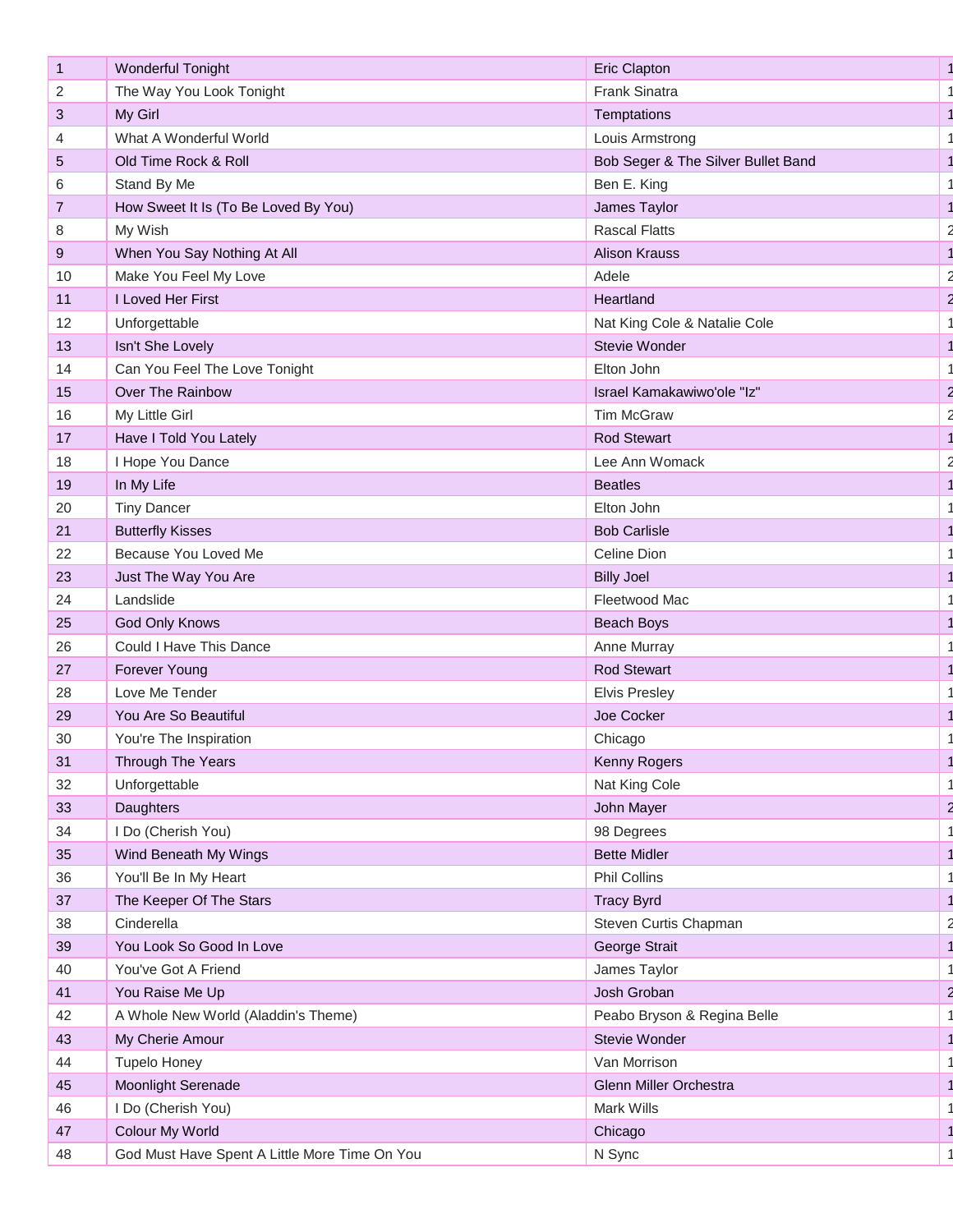| 49 | The Way You Look Tonight       | <b>Steve Tyrell</b>   |  |
|----|--------------------------------|-----------------------|--|
| 50 | In My Daughter's Eyes          | Martina McBride       |  |
| 51 | Love Without End, Amen         | George Strait         |  |
| 52 | <b>Stealing Cinderella</b>     | <b>Chuck Wicks</b>    |  |
| 53 | Just Fishin'                   | <b>Trace Adkins</b>   |  |
| 54 | Fire And Rain                  | James Taylor          |  |
| 55 | It Won't Be Like This For Long | Darius Rucker         |  |
| 56 | Father And Daughter            | Paul Simon            |  |
| 57 | Thank You For Loving Me        | Bon Jovi              |  |
| 58 | Memories Are Made Of This      | Dean Martin           |  |
| 59 | You're Gonna Miss This         | <b>Trace Adkins</b>   |  |
| 60 | There You'll Be                | Faith Hill            |  |
| 61 | Hero                           | <b>Mariah Carey</b>   |  |
| 62 | Walk With You                  | <b>Edwin Mccain</b>   |  |
| 63 | Daddy's Angel                  | <b>Anthony Carter</b> |  |
| 64 | Drive (For Daddy Gene)         | Alan Jackson          |  |
| 65 | Dance With My Father           | Luther Vandross       |  |
| 66 | Longer                         | Dan Fogelberg         |  |
| 67 | My Funny Valentine             | Frank Sinatra         |  |
| 68 | There Goes My Life             | Kenny Chesney         |  |
| 69 | Then They Do                   | <b>Trace Adkins</b>   |  |
| 70 | Wild World                     | <b>Cat Stevens</b>    |  |
| 71 | I Turn To You                  | Christina Aguilera    |  |
| 72 | Daughter                       | Loudon Wainwright III |  |
| 73 | My Angel) Lullabye (Goodnight  | <b>Billy Joel</b>     |  |
| 74 | Shower The People              | James Taylor          |  |
| 75 | <b>Shining Star</b>            | Manhattans            |  |
| 76 | True Love Ways                 | <b>Buddy Holly</b>    |  |
| 77 | The Blower's Daughter          | Damien Rice           |  |
| 78 | Surfer Girl                    | Beach Boys            |  |
| 79 | Love Of My Life                | <b>Brian McKnight</b> |  |
| 80 | You Decorated My Life          | Kenny Rogers          |  |
| 81 | Daddy's Hands                  | Holly Dunn            |  |
| 82 | Daddy's Little Girl            | Al Martino            |  |
| 83 | I'm Your Angel                 | Celine Dion & R Kelly |  |
| 84 | You Belong To Me               | <b>Duprees</b>        |  |
| 85 | She                            | Elvis Costello        |  |
| 86 | Loving You                     | <b>Elvis Presley</b>  |  |
| 87 | Angie                          | <b>Rolling Stones</b> |  |
| 88 | A New Day Has Come             | Celine Dion           |  |
| 89 | Daddy                          | Beyonce               |  |
| 90 | Kind & Generous                | Natalie Merchant      |  |
| 91 | My Special Angel               | <b>Bobby Helms</b>    |  |
| 92 | Angels Among Us                | Alabama               |  |
| 93 | Memories                       | <b>Elvis Presley</b>  |  |
| 94 | Little Miss Magic              | Jimmy Buffett         |  |
| 95 | Times Of Your Life             | Paul Anka             |  |
| 96 | Child of Mine                  | Carole King           |  |